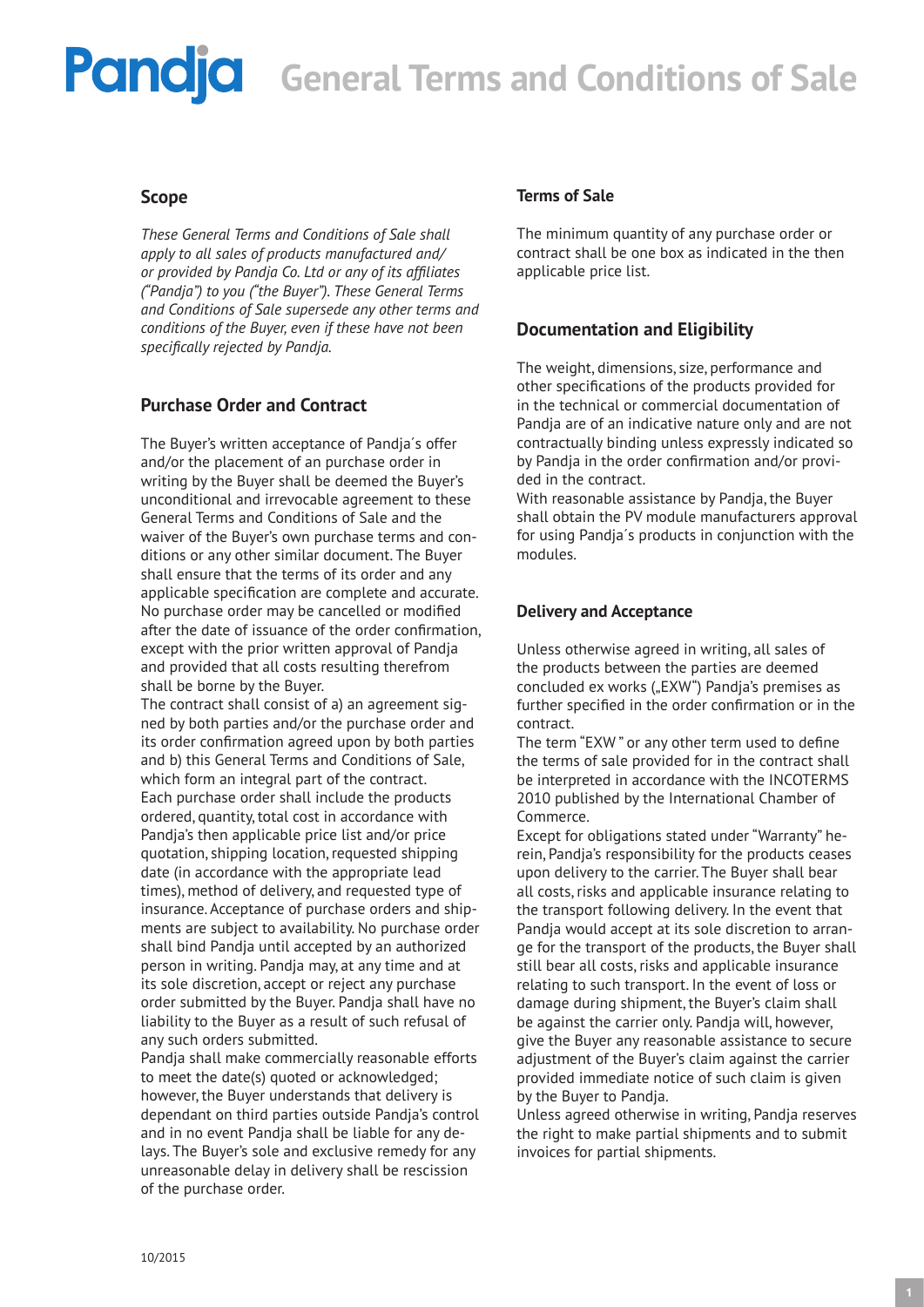# **Pandja**

Delivery times are approximate and for information only. Pandja may determine the dispatch route and the means of transport at its own discretion if other specifications for shipping the products that are subject of the transaction should not be at hand. Pandja may extend delivery schedules or may, at its option, cancel the Buyer's order in full or in part without liability other than to return any prepayment which is unearned by reason of the cancellation.

Pandja shall not in any case be liable for delays in delivery caused by any case of "force majeure" occurring notably in plants of Pandja´s suppliers or with Pandja's subcontractors or by an act or omission of the Buyer. In the event of any such delay, the date of delivery shall be deferred for a period equal to the time lost by reason of the delay. Unless otherwise agreed in writing, the products shall be deemed accepted by the Buyer seven (7) days at the latest after they have been received at the place of destination, unless the Buyer gives Pandja full and detailed notice of any alleged defect by registered letter before the expiry of said period. Such acceptance covers any lack of conformity of the products which the Buyer could ascertain at the time of reception of the Products or in the following 7 days when carrying out careful and systematic inspection and tests.

Defects in one part of the delivery shall not entitle the Buyer to object to the goods in their entirety. Claims for shortages must be made in writing within seven (7) days after receipt of products by the Buyer. The Buyer has to provide conclusive evidence proving the quantity received is other than recorded by Pandja on despatch from Pandja's place of business. If Pandja does not receive written notification of such shortages within such seven days, it shall be conclusively presumed that the goods were delivered in their entirety. Should the delivery of the products, or an agreed self-collection by the Buyer, or delivery or self-collection of any part of the consignment be postponed either at the Buyer's request or for any reason not attributable to Pandja, Pandja shall be entitled to store the products or any part thereof at the Buyer's risks and

expenses including without limitation the costs of storage and insurance. The date of storage shall be deemed to be the date of delivery. In such a case, Pandja shall issue and sign a warehouse certificate discharging Pandja of all liabilities incurred in connection with such storage.

#### **Prices**

The prices are quoted in Euro  $(\epsilon)$ , which will be the invoicing and payment currency.

Prices are fixed in accordance with Pandja's price lists in effect on the date of the order from the Buyer, to the extent that the products are included in the price list, or as otherwise stated in the order confirmation.

#### **Taxes**

All prices do not include taxes, duties, excises and other charges levied in

connection with the sale of the products. The Buyer will be liable and will indemnify Pandja for all such taxes duties, excises and other charges. In particular, the Buyer is responsible for any import declaration, import duties, value added tax and/or other gross sales taxes linked to imports of goods.

### **Payment**

Payment shall be made in EURO and in full at time of delivery prior to the shipment or self-collection of the products, without discount. The Buyer shall have no right to suspend payments in the event of complaints or claims under the warranty hereunder.

### **Reservation of Ownership**

In case of a tax-exempt intra-community supply the Buyer is obliged to sign and return an entry certification. The return of the entry certification to Pandja shall be made within 30 days after delivery of the products by the Buyer or a third party service. If the Buyer fails to comply with his obligation, the sales tax (VAT) is recalculated. The products purchase remains subject to the receipt of the entry certification or to the payment of sales tax recalculated.

Until ownership of the products transfers to the Buyer, the Buyer does not have the right to pledge the products or to otherwise encumber and/or to dispose of them without Pandja's prior written consent. Resale as part of the Buyer's normal business operations is permitted unless Pandja has notified the Buyer in writing that it wishes to exercise its rights arising from the reservation of ownership.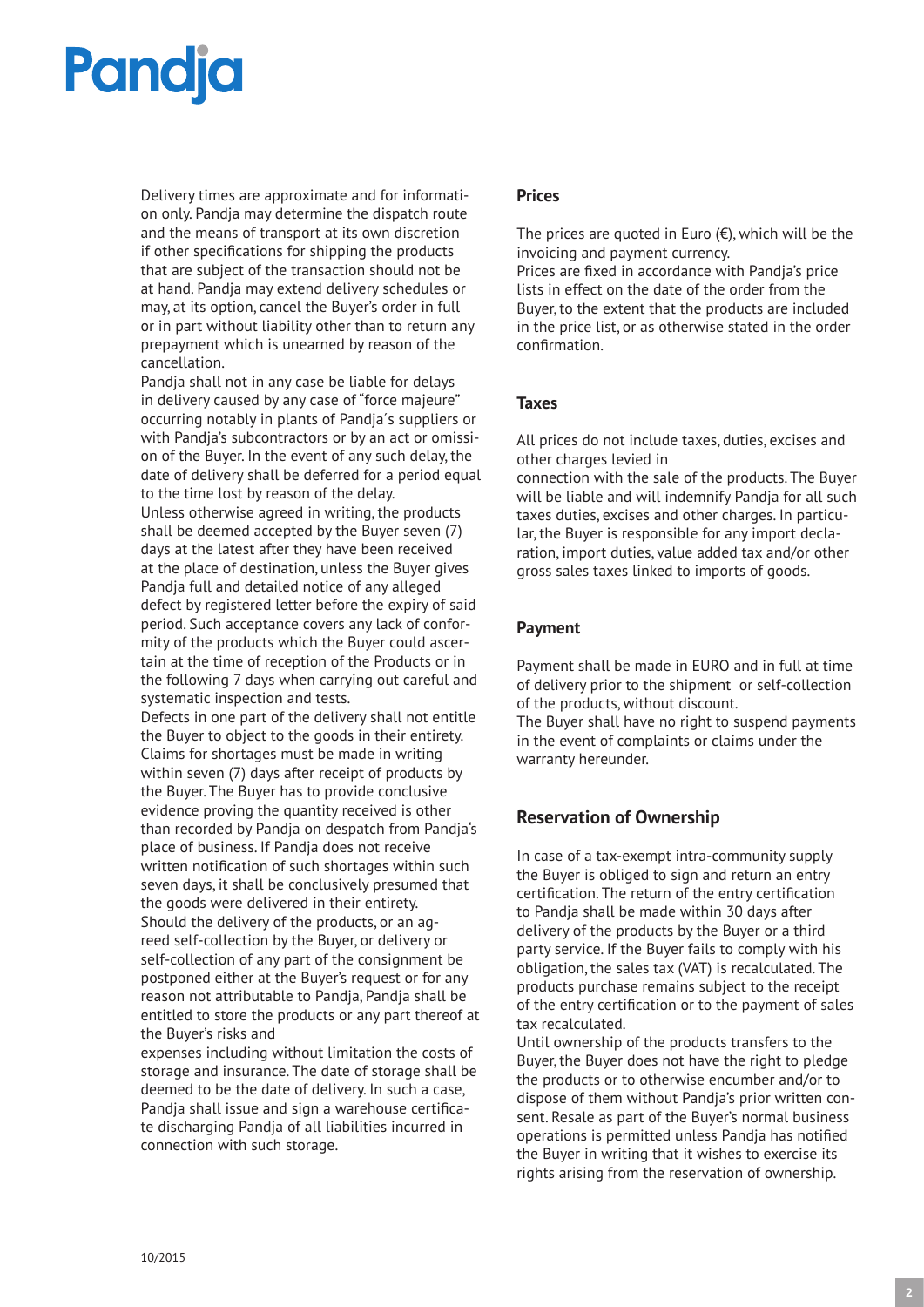# **Pandia**

### **Changes and Cancellation**

Purchase orders accepted by Pandja are not subject to changes or cancellation by the Buyer, except with Pandjas' written consent. In such cases where Pandja authorises changes or cancellation, Pandja reserves the right to charge the Buyer with reasonable costs based upon expenses already incurred and commitments made by Pandja, including, without limitation, any labour done, material purchased and also including reasonable profit and cancellation charges from Pandja's suppliers.

### **Limited Liability**

Pandjas' exclusive liability and the Buyer's exclusive remedy for any and all claims in respect to any product delivered or any delayed delivery or nondelivery thereof, shall be limited to the ex works price of the product in relation to which the claim is made effectively paid by the Buyer to Pandja or, at Pandja's option, the replacement or repair thereof.

Under no circumstances whatsoever shall Pandja be liable for any indirect or consequential loss or damage including without limitation loss of profits; or loss of business; or depletion of goodwill and/ or similar losses; or loss of anticipated savings; or loss of goods; or loss of contract; or loss of use; or any special, indirect, consequential, incidental or pure economic loss, costs, damages, charges or expenses of whatsoever kind or nature arising out or in connection with the contract; or any loss, cost, damage, loss of revenue, incurred or suffered by the Buyer or any third party resulting from a defect, infringement or alleged infringement, or an incident. In no event will Pandja be liable for monetary damages or other costs associated with warranty claims, and the Buyer´s sole remedy for any claim arising out of the contract or products sold shall be limited to the repair, replacement or refund as detailed in the warranty terms.

The Buyer shall defend, indemnify, and hold Pandja harmless from and against any claim based on such damage, loss or cost.

Under no circumstances shall Pandja be liable to the Buyer for any damages resulting from or arising out of any illegal and/or fraudulent use of the products by the Buyer or any third party.

### **Warranty**

Pandja warrants to the Buyer that the Products will be free from defects in materials and workmanship

for a period of twenty (20) years from the date of shipment.

The warranty above do not cover any parts or materials not manufactured by Pandja, and exclude natural wear, nonfunctionally related defects, electrical bonding options and cosmetic damage, as defined solely by Pandja. The warranty do not cover other components of a photovoltaic system such as but not limiting to PV modules, electrical components, wiring, clamps and fasteners. Pandja´s sole obligation and liability shall be correction of defects by repair, replacement, or refund, at Pandjas sole discretion. Pandja´s aggegrate liability shall not exceed the original ex works purchase price of the products. Such repair, replacement or refund shall completely satisfy and discharge all of Pandja's liability with respect to this warranty. Transportation, installation, labor, or any other costs associated with product replacement are not covered by this warranty and are not reimbursable. Any such repair, replacement or refund does not cause the beginning of new warranty terms, nor shall the warranty period be extended. The warranty does not cover any defect that has not been reported to Pandja in writing within seven (7) days after discovery of such defect. A formal document proving the purchase and the purchase date of the products is required with any warranty claim.

This warranty will not apply to damage of products incurred during shipment and storage; resulting from abuse, negligence, accident, war, acts of foreign enemies or criminal acts ; that have been altered, modified or repaired without written consent from Pandja; that have been used in a manner or for a purpose other than that specified by Pandja; due to force majeure including fire, earthquakes, storm, typhoons, whirlwinds, volcanic eruptions, floods, lightning strikes or other natural disaster; due to other unforeseeable circumstances outside the control of Pandja, such as nuclear events, flying objects or external loads; resulting from loads that are higher than the specified maximum design loads; installed in corrosive atmospheric conditions, as defined solely by Pandja; corrosive atmospheric conditions include, but are not limited to, conditions where components are exposed to corrosive chemicals, fumes, cement dust, salt water marine environments or to continual spraying of either salt or fresh water; due to improper installation, including non-compliance with Pandja´s installation instructions as set in the technical documentation, improper maintenance and inappropriate tests.

The Buyer has to provide conclusive evidence of proper installation, including installation on proper